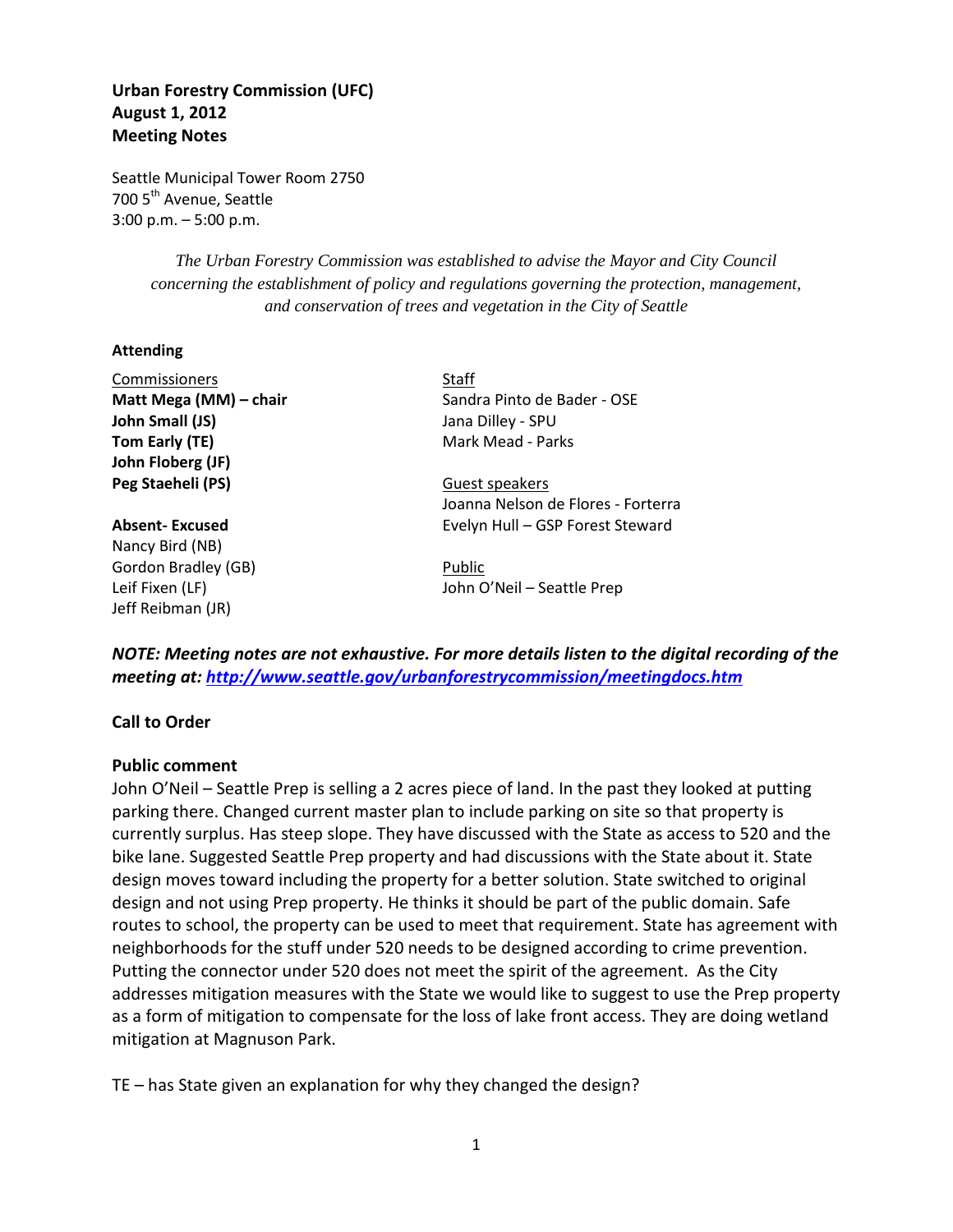John O – they wanted to put parking under 520 and swap the property. But that would not be a desirable situation. The latest comment is that if they purchase the Prep property it will require a revision to the EIS (they don't want that). July drawings changed. This represents a unique opportunity from the urban forestry point of view.

JS - would like to recuse himself it it's turning into a discussion.

## **Approval of July 11 and July 18 meeting notes**

**ACTION**: **A motion was made to approve the July 11 meeting notes as written. The motion was seconded and carried.** 

**ACTION**: **A motion was made to approve the July 18 meeting notes as amended. The motion was seconded and carried.** 

### **Tree Ambassador Program update – Jana Dilley (SPU)**

Jana – Thank you for the opportunity to give an update on the Tree Ambassador (TA) program. We are in second year of program, have 40 volunteers in 13 teams in 2 different cohorts. Putting together great tree walks – Seattle Center, Greenlake, Capitol Hill, finishing one in NE Seattle. Working on one at the zoo. If you want to look at them on the reLeaf website. A good resource for people. Our volunteers did planting demonstrations mulching events and tree care in Wallingford, had a table with information at the Maple Leaf social. Seattle Channel did a piece on the program. Good coverage. We have the new cohort starting to put together projects. Restoration of SDOT landscapes in West Seattle. 400 volunteer hours so far.

JS – what are the program outcomes?

Jana - Goal of the program is to train people to have good understanding of UF in residential areas and be a resource for their neighborhood. Empower TAs to take on different projects. Capture data around outreach tables, specific tree care projects,

JS – is the hope is to identify projects?

Jana – One TA did tree planting in her neighborhood. Cherry trees in bad shape and the space is such that it can accommodate larger trees.

Another example on the value of training people – Maple Leaf a car took out a tree. The issue came up in the Maple Leaf tree log. A TA got into the blog and explained the issue providing accurate information and was helpful to manage the tone of the dialogue.

MM – a lot of cool projects. Are you anticipating on having a website with a map showing where the TAs are.

JS – maybe same map GSP uses to show activity by TAs

PS – is there a place where we would find the distribution of the TAs.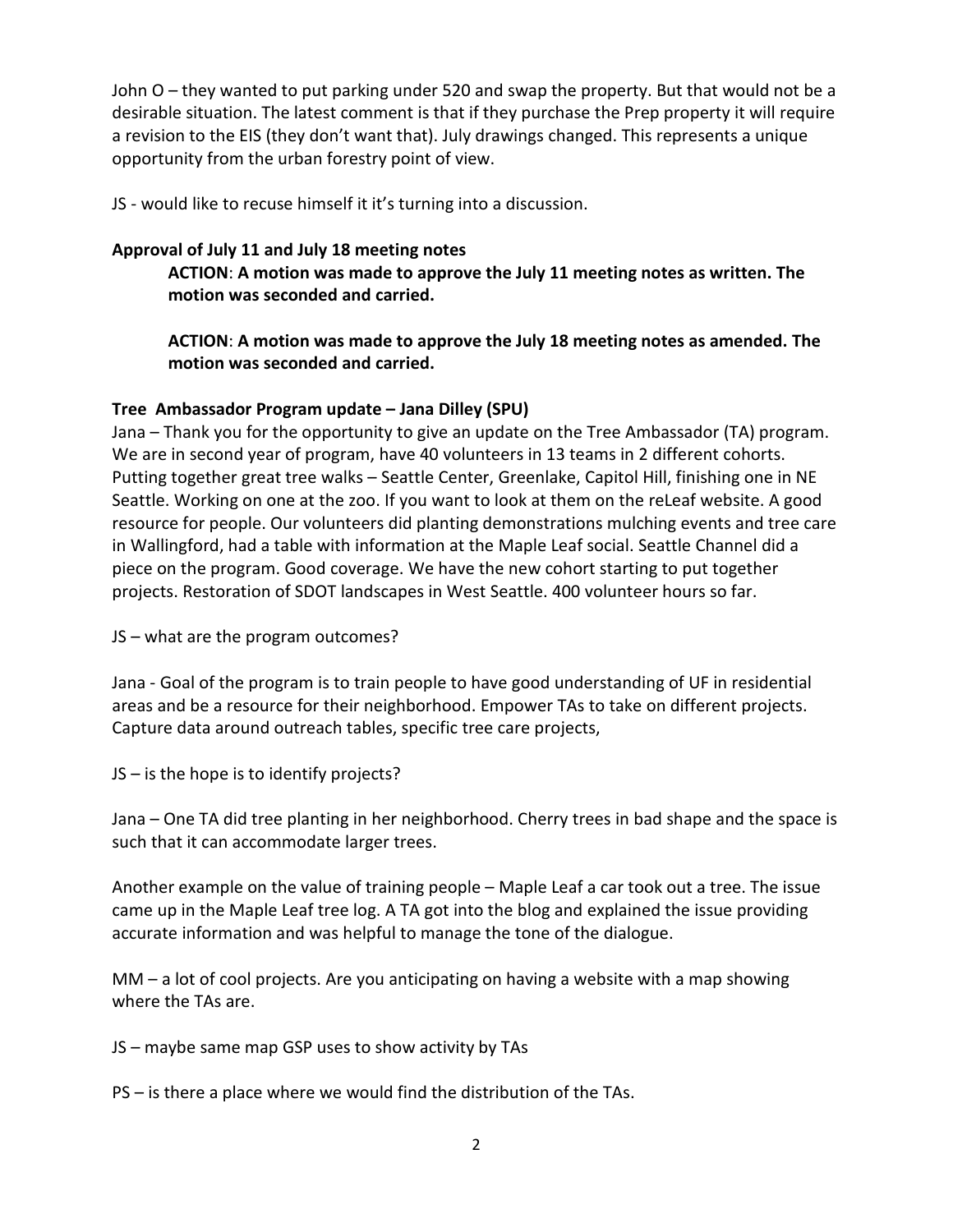Jana – the online presence is not where we would like it to be. We are a young program and are working on building the infrastructure.

PS – what's the distribution in the city?

Jana – first year it was mostly in the north. This year is more balanced. We still have a lot of pockets, but we are growing the program well.

JS – do you have money to keep it going?

Jana – we are working on the grant as part of GSP appropriation expiring in June 2013. Program is partnership between City and Forterra. When grant expires we'll look for replacement funding. We are getting a strong base put together and we'll see how we will grow the program.

TE – what's the trend for people signing up.

Jana – right now she only has two data points, but had more this year than last year.

MM – 2013 the money might be gone. Will there be a TA if no money comes in?

Jana – we have enough to do another cohort. Ringing more people on board, will we have the staff to support them?

MM – are you putting in more time supporting them than you expected to?

PS – are we clear on the expectations with the TA on how much time you have?

Jana – it goes back to putting the structure together. We have a list of things that we would like to put together. We are doing as much as we can right now and taking advantage of people's interests.

JS – are you doing anything with pests?

Jana – it's

TE – what areas are not represented?

Jana – would like to have representation in Seward Park, Rainier Valley, and NE area.

TE- nobody in industrial areas

Jana – focus is in residential areas

SPdB – introduced Phyllis Shulman from Councilmember Richard Conlin's office.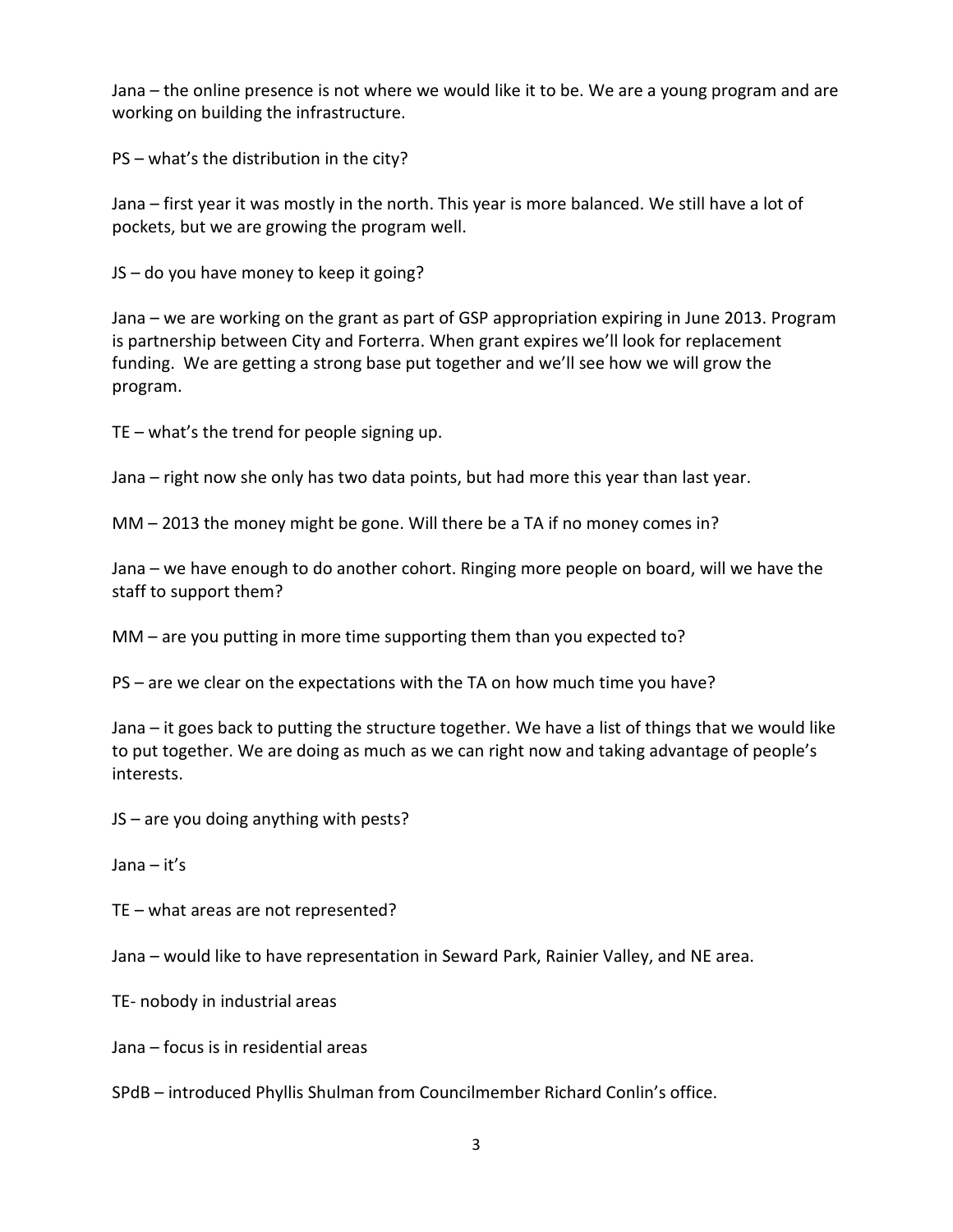### **Green Seattle Partnership briefing – GSP Management Team and Forest Steward**

Joanna Nelson de Flores (Forterra), Mark Mead (Parks), Evelyn Hull (Forest Steward)

Joanna – last year came to brief you on the work that the GSP is doing and how the budget was doing. This program works on public forested park lands. Work has remained strong in spite of budget cuts.

Volunteer hours have continued high, continued to enroll new acres, developed 5-year strategic plan. We are here to let you know what the budget is looking like.

We have invited Evelyn Hull to give you a sense of the type of work this program supports. She works in three different parks.

Evelyn – when I started in the mid '80s. I live across a section of the Arboretum. I would remove blackberries and ivy and didn't know about GSP. When I retired it became forefront on my mind and took the training. Work in Washington Park and Arboretum. 1  $\frac{3}{4}$  acres area with 1  $\frac{1}{2}$  acres in restoration with about 8 volunteers and spend around 24 hours a month. Harrison ridge greenbelt – acreage 5.5 acres and have 1.3 in restoration and spends 12 hrs/month there, the third location where she works is East Duwamish greenbelt, Trenton and  $39<sup>th</sup>$  with 5 volunteers and spend around 25 hrs/month. 4.6 acres with 1.5 in restoration. It has a nest of Coopers hawks that comeback every year.

When they started they were getting emails asking what they were doing. The backtracked and introduced themselves to neighbors and what the goal was. Now neighborhood would like to see them continue to use as connection to Rainier Beach Light rail station. GSP has been amazing to them. They provide with chips, burlap, plants, crews to remove Holly, horse chestnut and Cherry laurel with herbicide (volunteers don't use it). 100% ivy cover. No seedlings only mature big leaf maples. When they were doing ivy removal. They did a survival ring around each tree. When they did it the bark of the trees came with it. The trees are dead.

People are looking at doing other activities. We improved their property values, we are removing garbage. We are putting together a neighborhood blog about this. Exchange emails several times a month. They contact her if the want advise on what to plant on their properties.

West of the light rail line. Around the south end of Beacon Hill.

She lives in Madison Valley but goes to Duwamish to work on restoration projects in other areas of the city.

Joanna – Evelyn is one example, we have 130 forest stewards. All this involvement adds up. People ask: if budgets are cut, do we need city money? There is a 2 to 1 match from community, you need the City funding to have the leverage from the community.

Forterra was involved from the beginning of the program in 2005. They promised to raise \$3M and have delivered to date. Forterra continues its involvement but not doing same level of fundraising. We are moving into this time where we are looking for long-term sustainable funding.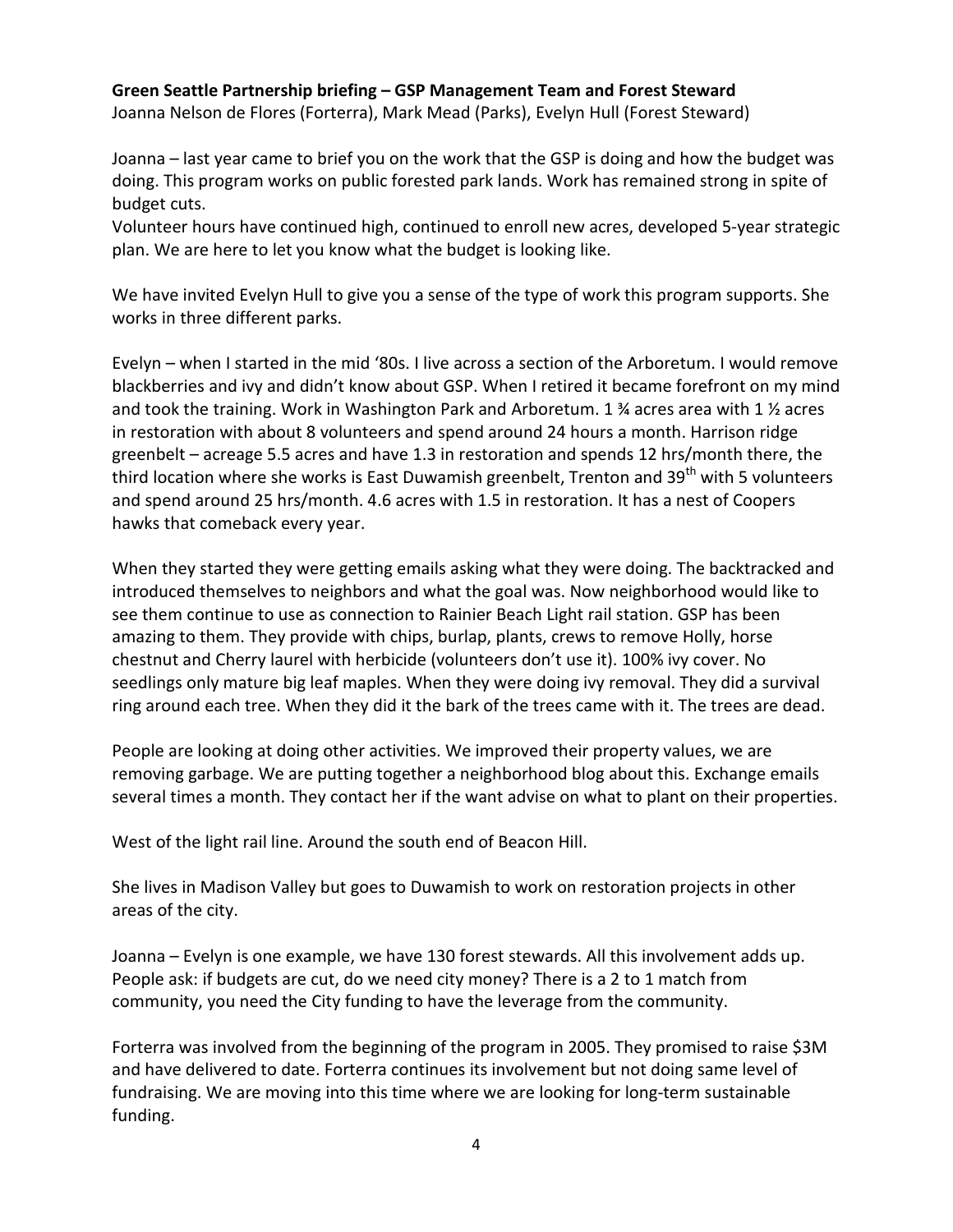This program hits a lot of different targets: sustain and grow our canopy, , youth employment programs, education.

Goodwill has a program and are now working with GSP. Safety, bringing community members together.

Mark – original three goals of the GSP model of sustainability, restore 2,500 acres, build a community to support it and have long-term funding to support the program.

When we built the program is a culmination of work that started in 1984. WE did a lot of forecasting, how much will this cost. This is a proof of concept is working the way it's supposed to, got 78% of the budget and accomplished 78% of the goals. We are falling off because the money is falling off.

A hidden component is that the 2 x 1 leveraging is not just with volunteer hours. Average is \$20/hr we get 80K volunteer hours a year. The hidden part is that the seed money is an investment in the community and we are seen a match coming back from residents, who are going out to get neighborhood grants and then major partners (EarthCorps and Nature C) are matching the work they are doing for the city under contact and they are doing more work. That is the way the program was built. The actual modeling we did is working. How are we going to continue the level of investment from the community. There is the issue, how is the City going to fund at the \$1.5M/year at a minimum. Where is the funding going to come from?

In 2015 you start to see diminishing returns, because we won't be able to support the level of volunteers as funds diminish. After 2016 we'll only have \$500K, bring 10 new acres into the restoration process and maintain around 900 acres. Forest Stewards won't be there if we can't support them. We are already seeing attrition and we need to push recruitment. Lower funding levels are pushing completion date out.

The City is in a conundrum. \$31.5 M in investment so far is in jeopardy.

PS – can you translate that with some facts? How fast are you talking about for the land to deteriorate.

MM – it depends on the level of restoration done but it will be 2-3 years before it goes back to being re-infected.

JS – invasives keep on growing. After a certain threshold we never get ahead. It's an economic argument. Monitoring and Maintenance, how much?

Mark - \$1.4 in perpetuity. Parks current budget continues to go down. We are asking is 2%of the Parks budget to manage half the land owned by the department. Parks manages 20% of the canopy with 6 % of the land. It's a community-wide effort. Addressing the funding issues we are giving financials of restored forest vs. un-restored forest.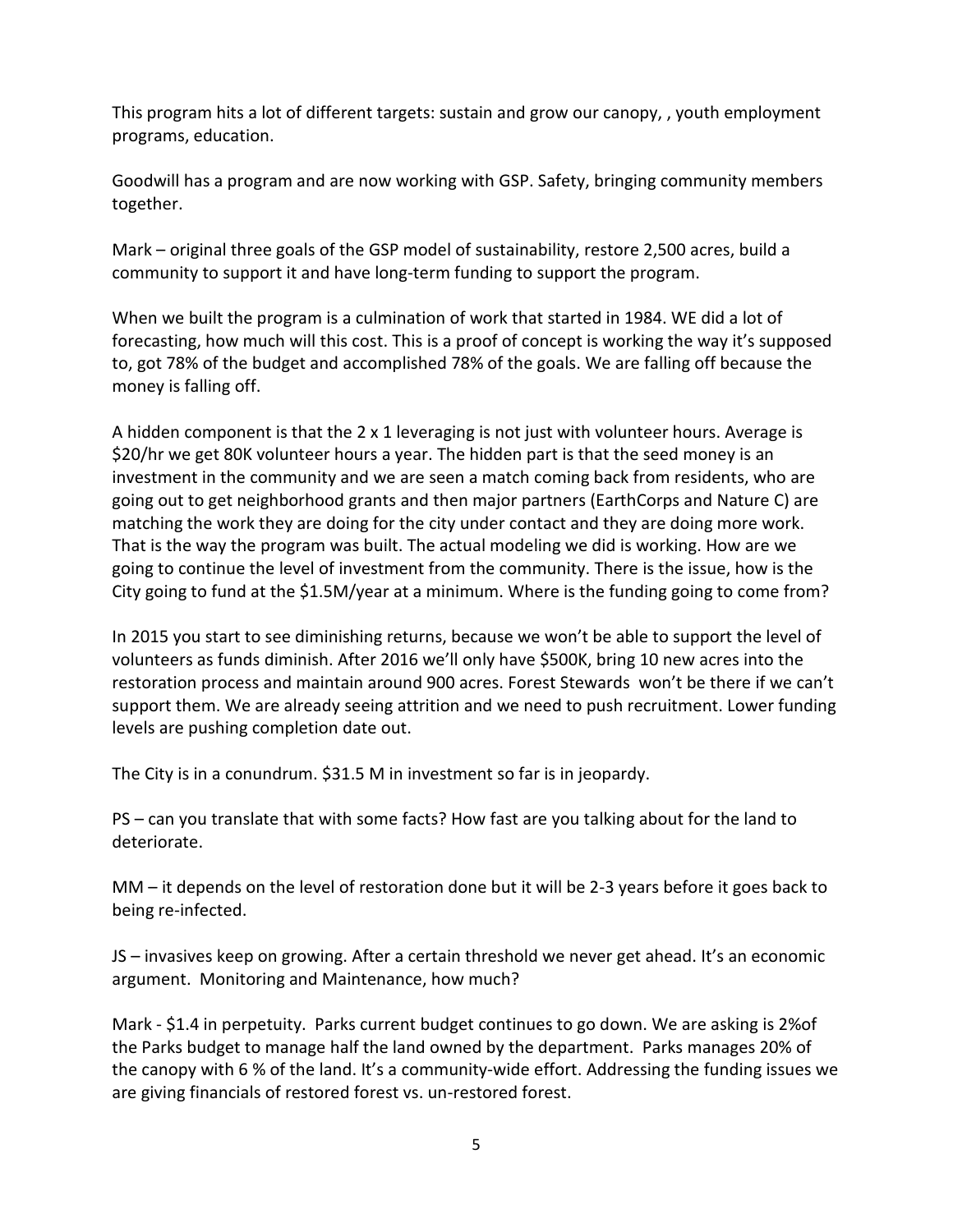PS – why does that investment have value? Some people don't get the forest issue but they get the usable land issue. WEehave to work the story differently.

JF – if choked by weeds, forested parklands are not usable.

PS – how much is money being spent in a pocket park?

JS – get recreation partners. It comes with set of compromises. Mount bike trails. A lot of restoration has been done for that. Mountain biking, running, and other recreation activities.

MM – Fig 3 if it we were getting sustainable funding by 2024 we would be in the sustainable maintenance mode?

Mark – We don't have the O&M portion here that will be growing. \$1.4M around 15 staff.

MM – we need to put money into the CIP but it's finite. Then we need O&M sustainable.

Mark – the community match was an intuitive part of the program, but we didn't talk about it. We can't add those grants to the figure. The City needs to invest \$3M to get \$6M. WE need to be able to support our volunteers. Can't work on steep slopes, don't apply herbicides, don't use chain saws. We pay for plant purchases. Herbicide application is not cheap. We are at capacity. Current staff is reaching fatigue. With 130 FS to bring the 2,500 acres into restoration we need three times as many FSs. You are talking about 350 people that need support and that takes staff time. Then there is recruitment and training. A lot of work outside of restoration. Seattle Parks Foundation is now our fiscal agent for the small grants. When we talk about the capital campaign we didn't talk about the actual dollar value invested by the community. The last thing is that we've run up against folks that have looked at the modeling we've done and the difference between a conifer forest vs. a deciduous forest. Our forest is falling apart. We lost 2% of our canopy from 2003 to 2007.

JF – the canopy cover in all other zones, you have reduction in canopy cover only in parks. If we look at the dollars invested by the GSP some people might think that it is wasted money.

Mark – this is a difficult argument to make in the face of funding needs by police and fire. Its hard to argue that trees are important. We are looking for help making the argument. WE've become the poster child in terms of research of why people volunteer to protect the forest. One hour of Parks labor for every 4 hours of volunteer work.

JF – what is your ask from the UFC

Joanna – we would like the UFC to support the GSP and sustainable funding.

JS – at what level?

Joanna - \$1.5M/year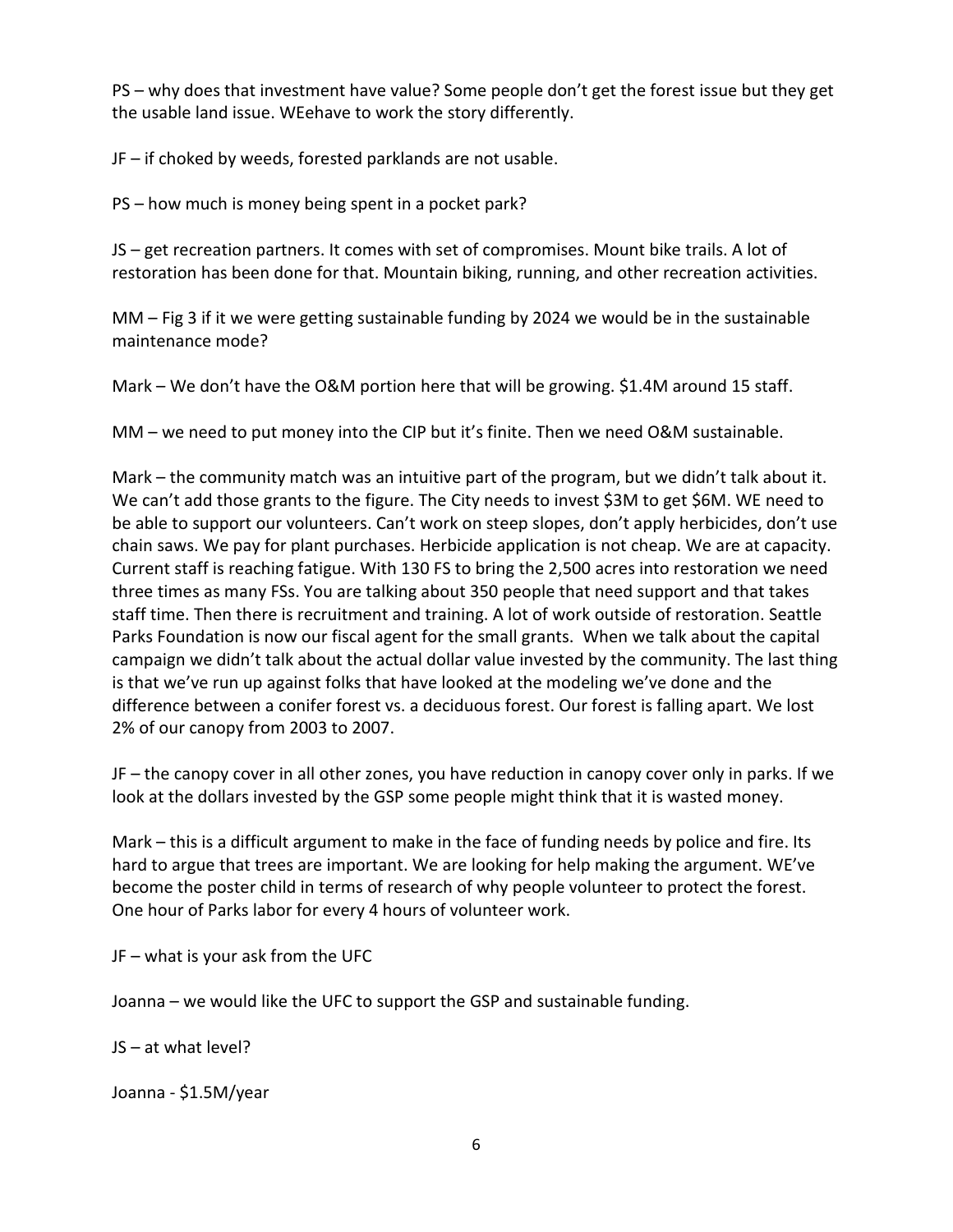SPdB – program requires \$3M/year, so it's \$1.5 M on top of the \$1.5 M of Parks.

Mark – We could weather the recession with \$1.5M/year but to get back to speed on the goal we need \$3M/year. Partnerships like Seattle Goodwill helps youth gain experience and work on GSP projects. We are investing staff time and are getting youth working.

PS – Forterra, what's your read of the region in general on this issue? Is there support? If we go high we have seed pocket outside City of Seattle.

Joanna – we have taken the Seattle model and are working with 5 other cities with same goals. Brought them all recently together. Kirkland, Kent, Everett, Tacoma, Redmond. For Forterra is about livability of our cities but on a more scientific side of things with seed source we are looking at this regionally.

PS – to deal with where we are in the economy, we need to tweak the story talk about green jobs, usability, livability. Who uses them when they are invaded and who uses them when they are cleaned up. The dollar value is insignificant and we are doing our messaging wrong. Story on human services, because it's not that much money.

JF – powerful stories come from Forest Stewards. Parks Levy went in part to GSP.

TE – talking about the economics, take the dollar figure and compare it to the total city-wide spending and use the city-wide canopy. Reallocating money within Parks but opening it up to a city-wide search. Look at community value but beyond Parks.

JS – another thing is to push SPU to do more quantitative analysis of top of the pipe solutions. Need data to support GSP which are cheaper than the gray solutions and more benefits than the vault.

JF – can't hug a vault

MM – timeline for support.

Joanna – This month would be great. There are conversations around including GSP funding in an SPU rate package.

JS – did we write a letter last year?

Mark – invitation to Shareholders meeting

# **Seattle's Forest Ecosystems Values report (i-Tree) comment letter – introduction and possible vote**

JS – one piece of data interesting and to have frequently is health data. Instead of waiting for canopy to decline. Except for i-tree we have nothing.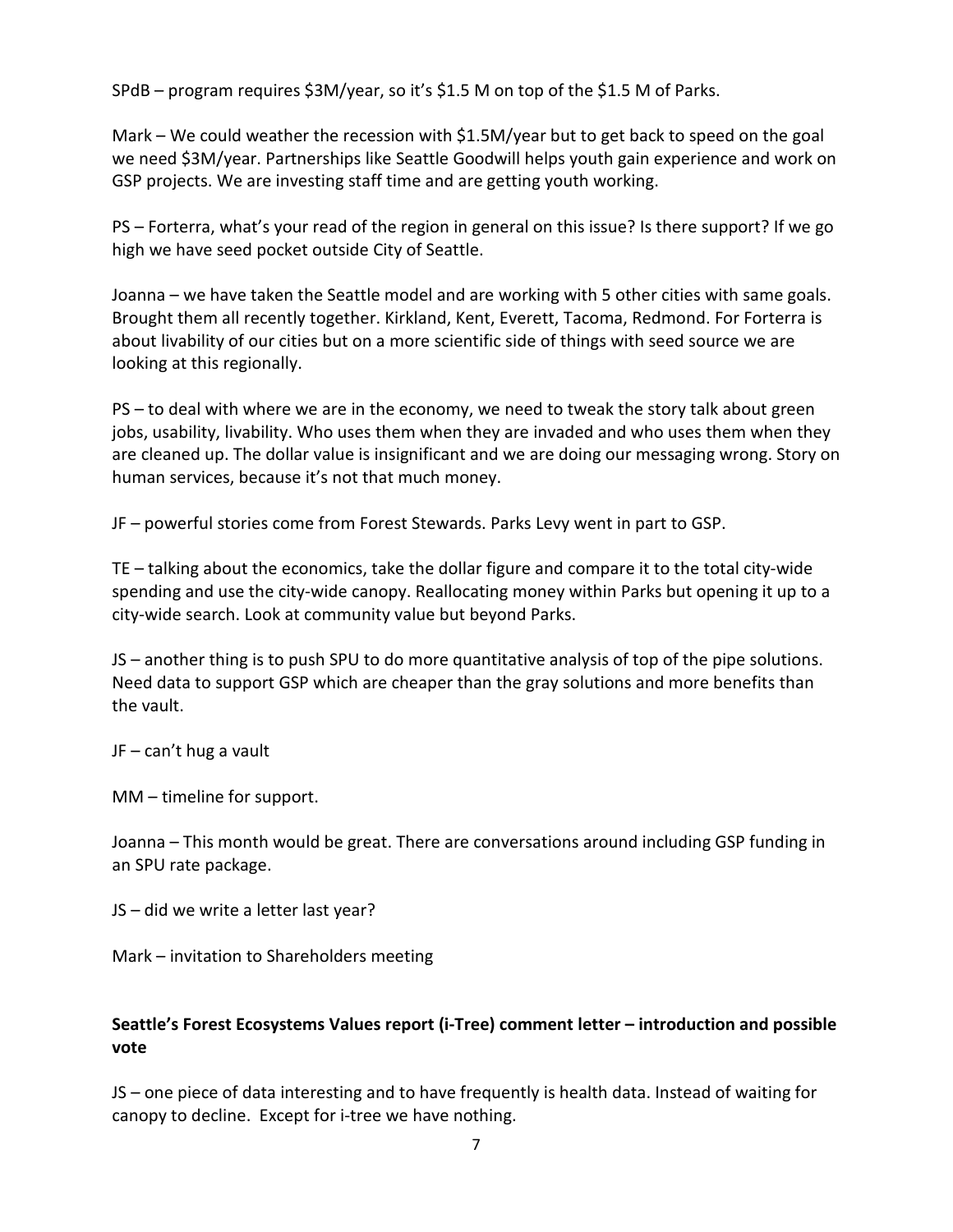MM – the expense is very high. What are the choices? Keep it general to be able to consider the tradeoffs.

Strengthen last paragraph.

## **ACTION**: **A motion was made to approve the letter with the suggested changes. The motion was seconded and carried.**

#### **UFMP and DPD tree ordinance comment letters – initial conversation**

MM – I'd like to capture what we talked about with the Mayor

- 1. 24" threshold
- 2. Groves (health quality habitat)
- 3. No restriction on cutting under < 24"
- 4. Mitigation
- 5. Management structure (as part of UFM update?)

Also look at:

- 6. Green Factor
- 7. Tree credit system for development

Need to set up a working group to meet of line and discuss. How do you guys want to do it.

JF – what's the timeline?

MM – by October 1 in letter form with detail

PS – to streamline the letter can we do a cover letter and each of these becomes a header . We need to be able to crank this out.

TE – likes the cover letter idea. But all items are intertwined and the management part needs to be included in the letter.

PS – can get that done without getting into too much detail. Talk about a bigger problem than an ordinance.

JS- if they reject the management part will they reject the other issues?

MM – that's what we'll have to massage. Some things will have to be very specific.

PS – we believe the basis of our commission, and after four years, we advise that the following management issues be addressed jointly with the ordinance. While you are doing an ordinance, this other track will have to happen.

JS – I'd like to start addressing the ordinance by saying that it's fundamentally upside down. You can't cut the last tree on your property even if it's small. It's punitive to people with more big trees. Would like to say what's wrong and then go to specific issues.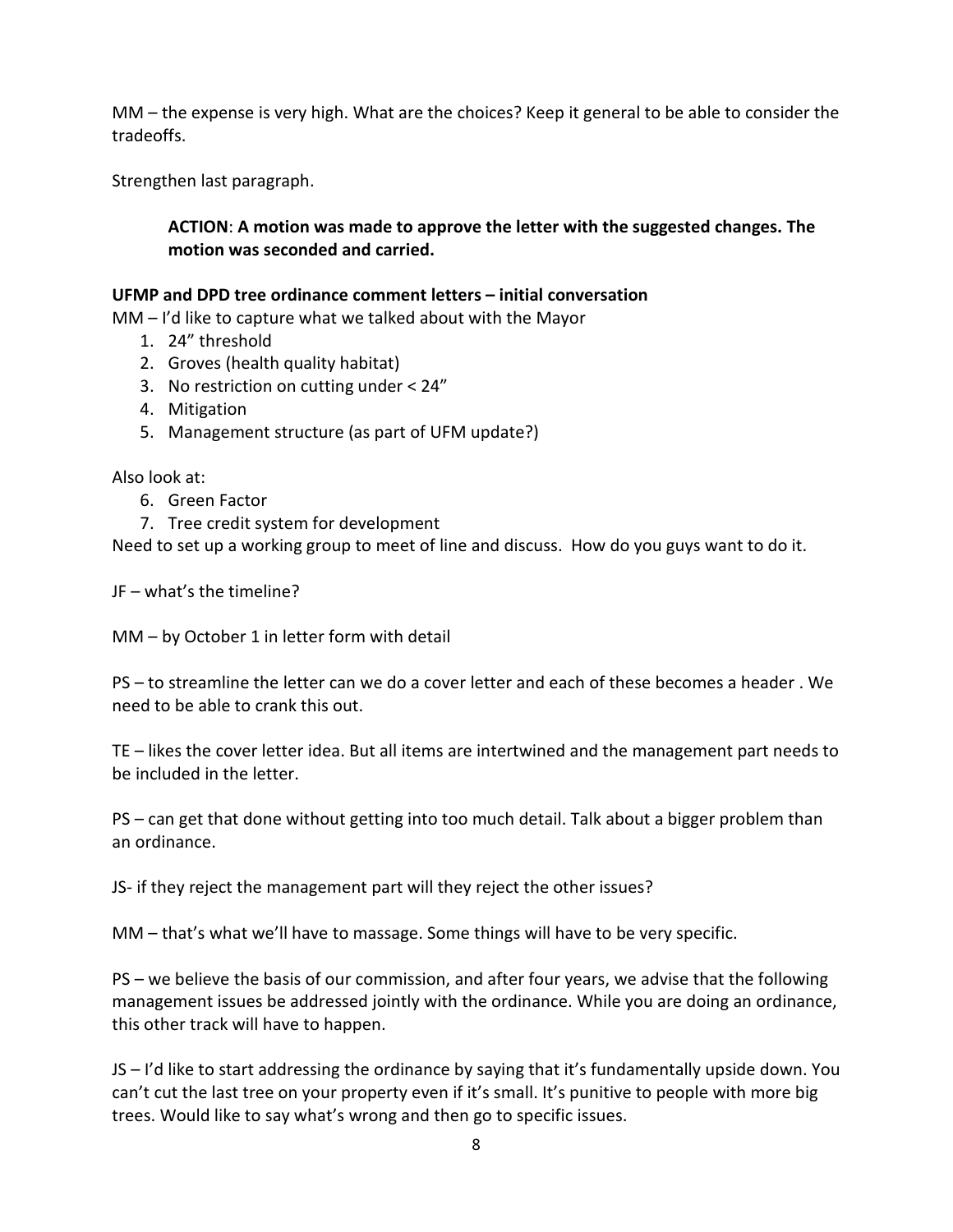MM – I don't want to get lost in higher level stuff when we want to impact a specific ordinance. I'd like to get the best ordinance we can possibly get. Talking about the bigger picture issues we might be losing our political edge.

PS – the letter would frame up the bigger issue and then go into the details.

JS- support why the 24" diameter as a threshold is inadequate…

SEND A DOODLE POLL TO FIND OUT WHO CAN WORK ON THIS. MAX FOUR COMMISSIONERS. AND TWO SETS OF TIMES.

MM – if people can read the Portland ordinance. 250 pages but readable. Would like to finish reading it and then apply it to a specific Seattle lot to see what would happen and then run it through the Seattle ordinance. Their ordinance won't come into effect until next year.

### **Adjourn**

#### **Community comment:**

**From:** John O'Neil [mailto:JrOneil@seaprep.org] **Sent:** Tuesday, July 24, 2012 12:09 PM **To:** Pinto\_de\_Bader, Sandra **Subject:** FW: Seattle Prep Delmar Site

As one of the Urban Forestry Commission Coordinator, I thought the attached might be of interest.

I have also attached a copy of a brief summary of the site.

If you have any thoughts, please let me know.

Thank you for your time.

John O'Neil 206.552.1007

**From:** John O'Neil **Sent:** Tuesday, July 24, 2012 8:46 AM **To:** 'Kari Olson'; [elisabethrubalcava@gmail.com;](mailto:elisabethrubalcava@gmail.com) Jennifer Ott; Becca Aue; Jodi Green; [valerie.kinast@seattle.gov;](mailto:valerie.kinast@seattle.gov) [jackt@urbansparks.org](mailto:jackt@urbansparks.org) **Cc:** Lionel Job; Rainer M. **Subject:** RE: Seattle Prep Delmar Site

I am sorry I did not get back to you yesterday.

We have continued to try to work with the State. At this point, the State has indicated that they do not want to buy our site. While we remain open to the purchase by the State, we do need to move forward with our plans to sell the site.

I have spoken with Forterra but they were not interested in the project. I am trying to find others that might be interested. We welcome any other suggestions.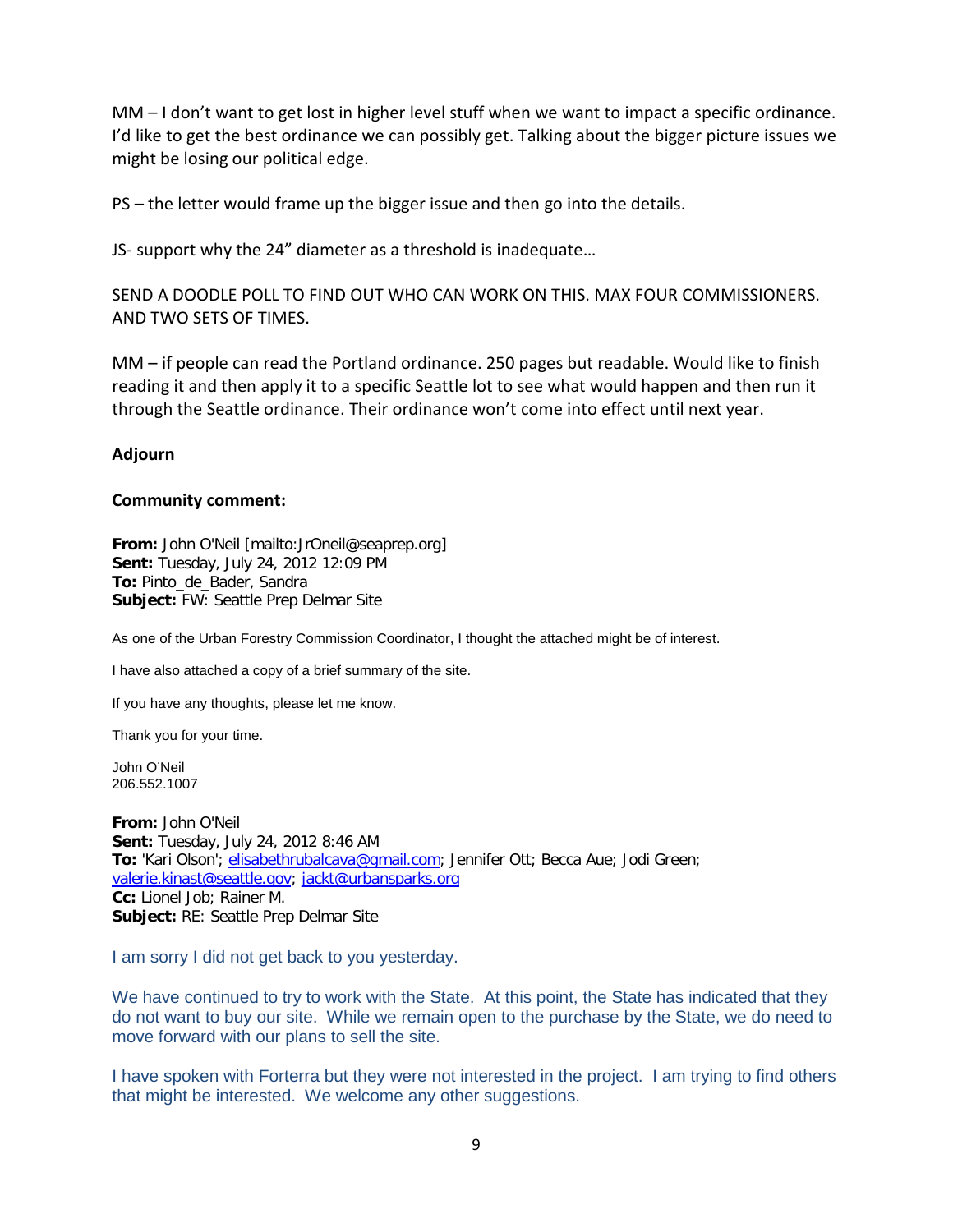The following is a copy of the posting in the Montlaker Blog submitted yesterday by Kent Hickey, the President of Prep to clarify some of the statements made by others (his posting is in response to a pervious posting by others though not attached):

"This posting (pervious posting by others) does not completely capture the communications Prep had with the state about the property we own between Delmar and Boyer. We had contacted the state some time ago to let it know that we were exploring possible uses for this property. We asked the state if it had an interest in incorporating this property within its vision for the 520 design as a beautiful pocket park that would include an ADA accessible path between Delmar and Boyer (Portage Bay). This pocket park could also accommodate a spur that would provide a terrific connection for bicycles between capitol hill and the eastside via the 520. Our thought was that these possible uses would be of great benefit to the state, Prep and our neighbors. They would represent a sustainable, responsible use of this undeveloped property, thus providing for the common good as well.

Simply put, the state did not respond enthusiastically to these possibilities. Further, the discussions never approached the level of a potential deal. At one point the state did include a swap of our property for the mostly useless land under the 520 in one of its drawings. We immediately informed the state that we had no interest in such a swap; the relative values of these properties are not comparable and useless land under a freeway is of no value to us.

We are disappointed in the state's most recent vision for the west side of the 520 because its shortsightedness evinces a profound lack of vision. Our property is a significant undeveloped green space that could carry wonderful benefits for the community and support alternative means of transportation through incorporation of the bike spur. However, we are certainly in no position to argue the point with the state and do not plan to do so. We have shared our thoughts; the state has indicated it has no interest in them, which is certainly the prerogative of the state.

We appreciated the state's candor and clear communication that it has no interest in our property and the uses we had proposed. Our plan is to now go back to where we were before our informal discussions with the state; we are exploring potential uses for our Delmar property.

Kent Hickey President Seattle Preparatory School

**From:** Kari Olson [\[mailto:olsonka@live.com\]](mailto:olsonka@live.com) **Sent:** Monday, July 23, 2012 12:58 PM **To:** John O'Neil; [elisabethrubalcava@gmail.com;](mailto:elisabethrubalcava@gmail.com) Jennifer Ott; Becca Aue; Jodi Green; [valerie.kinast@seattle.gov;](mailto:valerie.kinast@seattle.gov) [jackt@urbansparks.org](mailto:jackt@urbansparks.org) **Cc:** Lionel Job; Rainer M. **Subject:** RE: Seattle Prep Delmar Site

John,

 we take it then Sea Prep is in a hurry to dispose of property? Has Sea Prep considered a conservation easement with Foretrra (formally Cascade land Conservancy), wherein land is forever preserved as open space - urban forest - multi use pedestrian/bike usage...Sea Prep would negotiate contingencies with Foreterra wherein all parties involved comes away in a win win situation forfeit minimal cost differentials.

Kari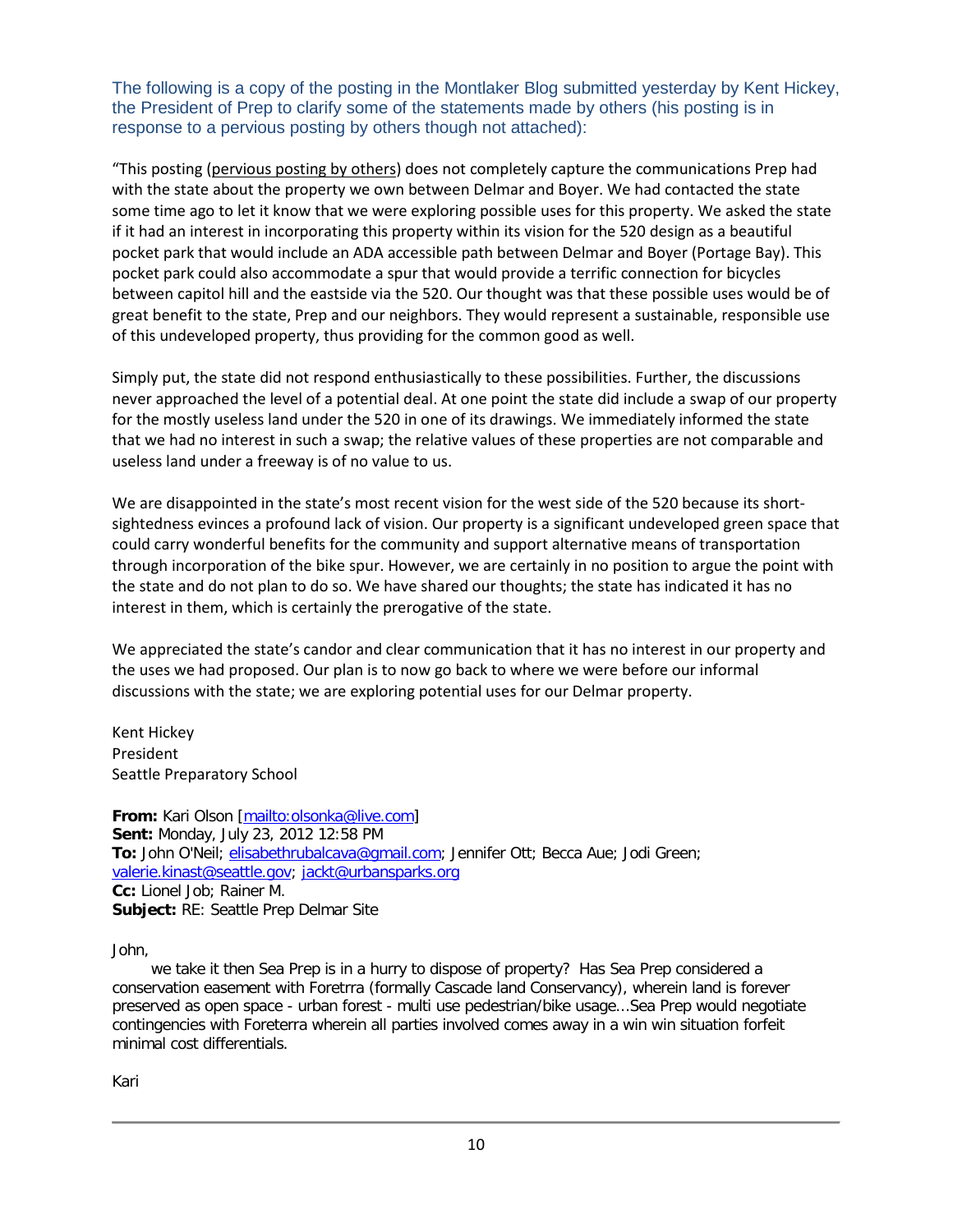From: [JrOneil@seaprep.org](mailto:JrOneil@seaprep.org) To: [olsonka@live.com;](mailto:olsonka@live.com) [elisabethrubalcava@gmail.com;](mailto:elisabethrubalcava@gmail.com) [jenniferott@earthlink.net;](mailto:jenniferott@earthlink.net) [becca@seattleparksfoundation.org;](mailto:becca@seattleparksfoundation.org) [jodigreen@mhalperin.com;](mailto:jodigreen@mhalperin.com) [Valerie.Kinast@seattle.gov;](mailto:Valerie.Kinast@seattle.gov) [jackt@UrbanSparks.org](mailto:jackt@UrbanSparks.org) CC: [lnljob@gmail.com;](mailto:lnljob@gmail.com) [rnr@montlaker.com](mailto:rnr@montlaker.com) Subject: Seattle Prep Delmar Site

Date: Mon, 23 Jul 2012 18:12:32 +0000

Despite our best intentions, we have been unable to convince the State to purchase the Seattle Prep Delmar site. We thought we were headed in the right direction.

We do not have the resources to properly develop the site. We plan to complete the appraisal and look for a potential buyer.

John O'Neil 206.552.1007

**The Purchase of the Seattle Prep Delmar Property between Delmar Drive East and Boyer Ave East** The SR-520 project is a very important project. Equally important is creating a unified plan of all the Parks within the Montlake/Portage Bay/Roanoke/North Capitol Hill communities. We see SR-520 as the catalysis to get it all started. Seattle Prep has a 4 acre piece of property that can help fill the gap.

The Seattle Prep Delmar property is located at the intersection of the North Capitol, Roanoke/Portage Bay and Montlake communities. The property is south of East Delmar, north of 520 and west of Boyer. The center of the property is at the intersection of Delmar and Interlaken. This site represents an extension of the Interlaken Park and the Olmstead plan that goes all the way to Seward Park.

The Prep site is the "missing link" (to quote a Roanoke resident) between Roanoke Park and Seward Park. There is Park Property on both sides of Delmar that boarders the Prep site. The Prep site is situated directly below the Bagley Viewpoint expansion that is part of the SR-520 project. The State has proposed a new lid between Delmar, 10<sup>th</sup> East and Roanoke Park as part of the SR-520 project as well. The Prep property can enhance the open space that will be created by the Delmar Lid and the expansion and renovation of the Bagley Viewpoint that is the State's obligation.

The State has committed to build an accessible ramp from Delmar to Boyer. To the east of Boyer, the State has committed a new viewpoint and open space to Portage Bay. The accessible ramp will link Roanoke Park to this new viewpoint at Boyer. The State is now proposing a ped/bike path along the South side of the Portage Bay Viaduct. The Prep property should be used to provide a natural slope to the new bike path and a more natural path for the accessible ramp. The remaining portion of the Property should be preserved as open spaces in the public domain to allow a complete design to connect the City parks throughout the Neighborhood.

Two Blocks to the South will be the Portage Bay Boardwalk that connects E. Everett Street to the Bill Dawson Trail on the East side of Montlake Park. The Prep site allows Pedestrians to have a safe, accessible walk through Green Spaces from Boylston to basically Seward Park. If the Prep site is not purchase, the only accessible route from the Delmar Lid to the Montlake Park is down Delmar Drive East.

There is a lot of support to bring the Prep Site into the public domain. Groups include: Seattle Parks Foundation, Friend's of Seattle Olmstead Parks, Friends of Interlaken/Boren Parks, Cascade Bicycle Club, Seattle School District, the Montlake Elementary PTA, Montlake/Portage Bay/Roanoke/North Capitol Hill Communities and the Montlake Greenways Project.

**From:** Michael Oxman [mailto:michaeloxman@comcast.net] **Sent:** Sunday, July 29, 2012 3:02 PM **To:** Pinto\_de\_Bader, Sandra **Subject:** Comment to UFC on proposal

Dear Urban Forestry Commission,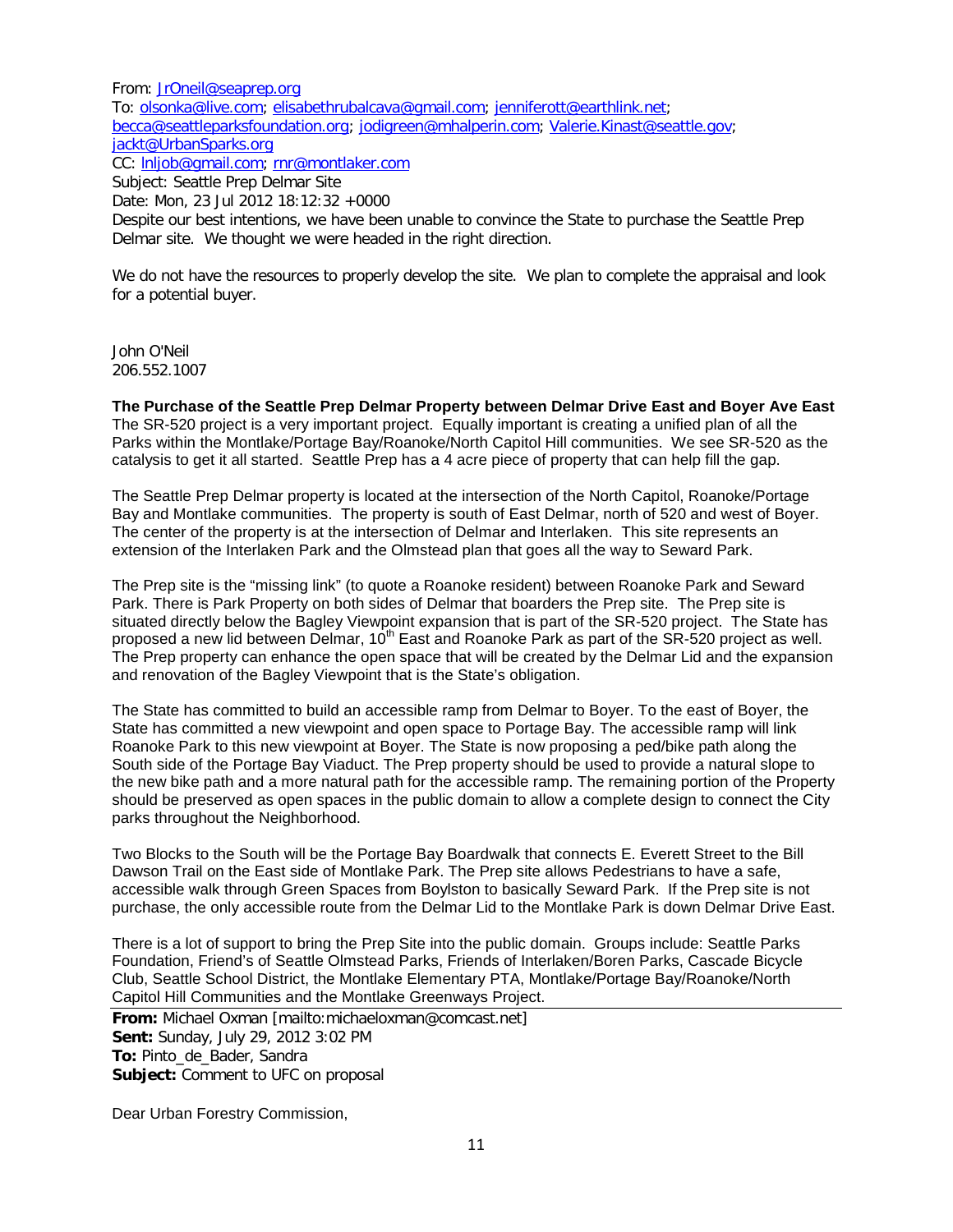The answer to the question of whether the new tree regulation proposal would be effective, is whether it would protect typical development scenarios that are on the drawing board.

One such scenario is Project #3009986. This is known as the Mapes Creek project, which would build a 30 unit subdivision in a native forest adjacent to Kubota Garden in the Rainier Beach neighborhood of southeast Seattle.

The project has not broken ground, and is currently under a SEPA State Environmental Policy Act Appeal to be heard August 6th by the Seattle Hearing Examiner. The Appeal asks for a hydrogeology report to be submitted prior to zoning approval. This report was requested 3 times by the Seattle Parks Department: in 2010; in 2011; and again in 2012. Later in 2012, the DPD issued a DNS Determination Of Non Significance, without information the report would provide on how storm water flow control and water quality treatment facilities would be handled. The blueprints show a large tank buried under the foot of the asphalt driveway, which slopes steeply (greater than 40%) downhill 30 feet in elevation from the street. An Exceptional Tree Grove slopes downhill another 30' in elevation to the Wetland Buffer.

This grove of a dozen Bigleaf Maple Trees qualifys as Exceptional under the current tree ordinance. There are also 9 other species of smaller trees, including natives such as Cedar, Alder, and Hazelnut, along with exotic tree species that were planted by a former resident like Goldenchain, Pear, Plum, Cherry, Mountain Ash, and Horsechestnut.

Here's where the 'spin' comes in. The process of drilling test wells to determine groundwater characteristics is expensive. The ploy is to de-emphasize the biological complexity of the site using consultants reports. The developer's arborist report states that the site is a 'bigleaf maple monoculture with 1 cedar' in spite of the diversity of 10 species of trees. The city's development regulates 'habitat', but none of the shrubs & groundcovers besides Ivy & blackberry are mentioned. The coyote den isn't mentioned. Offsite features aren't mentioned, such as the fact that the abutting Kubota Garden has an active Coopers Hawk nest with 4 chicks, and has been designated as both a Historic Landmark and a Heritage Tree Grove.

But the real thing the tree grove protects is the wetland & creek buffers that sits partially under the dripline of of the maples. If the impacts of the development causes the wetlands to dry up, or causes Mapes Creek to overflow during peak storms, permanent irreparable damage such as erosion and siltation of the ponds could affect Kubota Garden, which was built in 1927.

So the answer to the question of whether we should roll back our tree protection regulations is unequivacably, "NO!". This project proves it.

Arboreally yours,

Michael Oxman (206) 949-8733 [www.treedr.com](http://www.treedr.com/) ----- Original Message ----- **From:** [Donna Kostka](mailto:donna4510@comcast.net) **To:** [Miller, David](mailto:david.miller@mapleleafcommunity.org) ; [Oxman, Michael](mailto:michaeloxman@comcast.net) ; [Zemke, Steve](mailto:stevezemke@msn.com) ; [Turnbull, Cass](mailto:cass@plantamnesty.ccsend.com) ; [Richard Ellison](mailto:richard_ellison@hotmail.com) **Cc:** [Kay Shoudy](mailto:shoudypk@comcast.net) **Sent:** Sunday, July 29, 2012 10:44 AM **Subject:** Please help HHH tree grove idea

All: The HHH tree committee would really not like to see groves get eliminated from Seattle's tree ordinance. The grove concept gives protection to the kind of cover our heron colony needs, too. So, we have come up with a tree grove idea that still could use some fleshing out before we present it to the city. Would you please take a look and help us finalize the idea?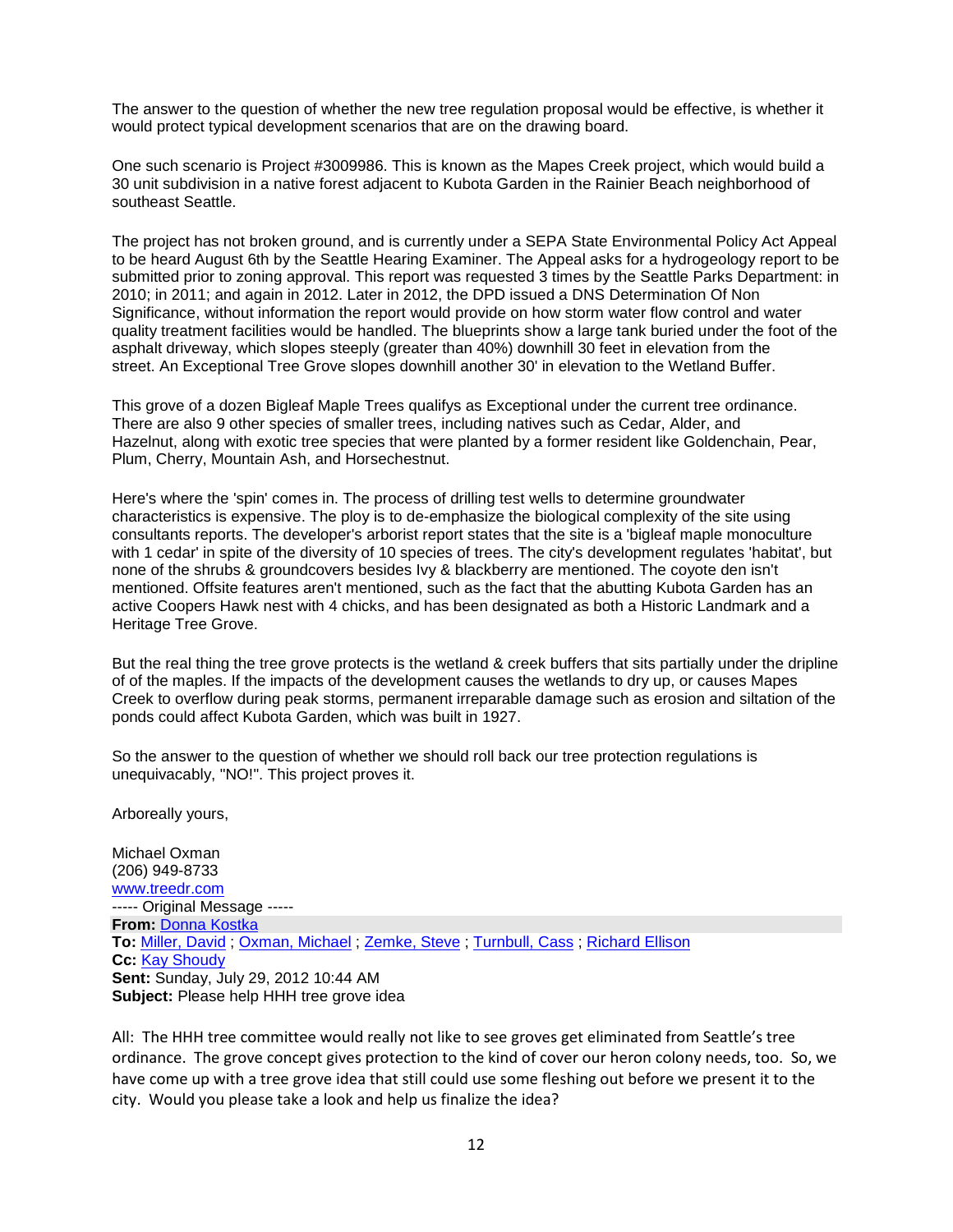- 1. The new Seattle tree ordinance would allow protection of groves of three or more trees, if nominated and approved
- 2. Groves would be nominated by private land owners or by groups with stewardship over public land. Nominations would be accompanied by a nominal nomination fee to pay for City costs, say \$25 per tree.
- 3. The City would notify other owners within XXX distance of the proposed designated grove. If no objections were received within XXX days, the nomination would become final with the grove listed by the city under the owner's name, i.e. "Smith Family Memorial Grove." If objections, the City would organize a public meeting to air differences and facilitate a decision.
- 4. The City would notify King County of this listing, and it would be entered as a covenant on the property deed: property contains (number and species) of trees that are a designated tree grove named the "Smith Family Memorial Grove" and may not be cut unless certified diseased or dangerous by a minimum of two certified arborists.

Not included in our idea is what to do about replacement trees when the trees become too old and diseased and dangerous. Not included also is anything about the family getting any tax advantage for declaring a grove. And not included is how to enforce the no-cutting of these groves.

However, we think there are families that value their trees that would be willing to forego dividing their property up for development for the idea of saving their grove and getting their family name on it as a memorial.

Please send your thoughts. Many thanks in advance. Donna (for HHH)

Donna Kostka Tree Committee Heron Habitat Helpers 6516A 24th Ave. NE Seattle, WA 98115 (206) 283-7805 [donna4510@comcast.net](mailto:donna4510@comcast.net)

**From:** Maximilian M Dixon [mailto:maxdixon@uw.edu] **Sent:** Monday, July 30, 2012 9:09 PM **To:** Staley, Brennon; Pinto\_de\_Bader, Sandra; Bagshaw, Sally; Burgess, Tim; Clark, Sally; Conlin, Richard; Godden, Jean; Harrell, Bruce; Licata, Nick; O'Brien, Mike; Rasmussen, Tom **Subject:** I wholeheartedly support strengthening our tree ordinance!

Mayor McGinn,

Why do we have the weakest tree ordinance of any local municipality? It's appalling!

As a long-time volunteer at local parks involving habitat enhancement and of course tree planting, I wholeheartedly support **strengthening** our tree ordinance. It is a vital component for not only maintaining city tree canopy coverage, but also increasing it. Without an adequate tree ordinance we continue to lose the battle of protecting and increasing our urban forests. Also it takes generations for newly planted trees to provide the amount of water and air filtration, water retention, and CO2 uptake that mature trees do. By protecting more of our mature trees and urban forests we have a greater impact overall. Street trees alone are not enough. Their average lifespan is only 30 years!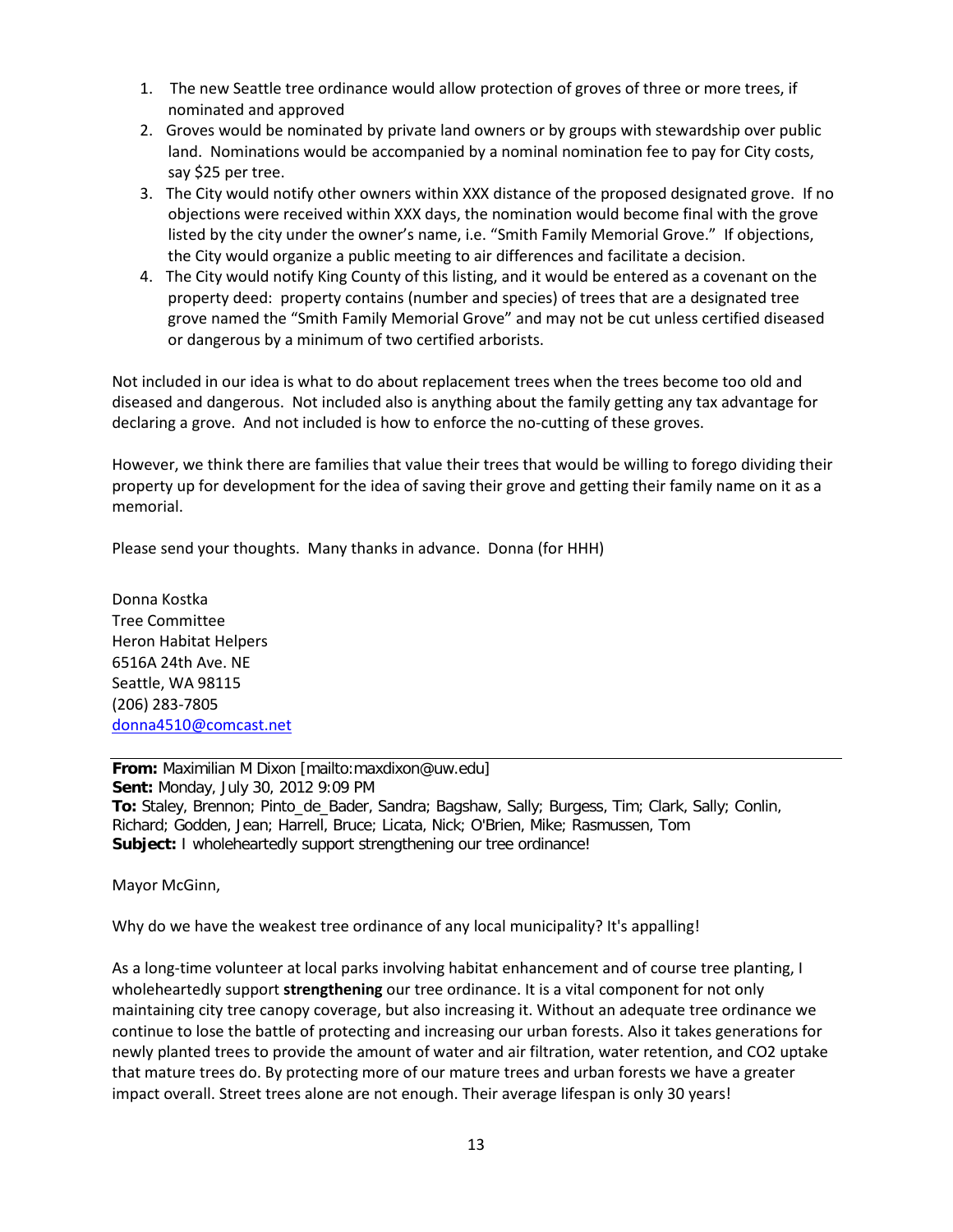As a graduate student at the University of Washington in Urban Planning and Infrastructure Planning & Management I firmly believe Green Infrastructure (trees) is absolutely essential for making our built environments sustainable and resilient. Thank you.

Respectfully,

Maximilian Dixon

Graduate Student, University of Washington (Masters in Urban Planning and Infrastructure Planning & Management) Board Member and Founding Member, Friends of North Creek Forest Vice President and Co-Founder, Shoreline Farmers Market Association Past President and Founder, Sustainability Organization of UWB/CCC

14027 Stone Ave N Seattle, WA 98133 [maxdixon@uw.edu](mailto:maxdixon@uw.edu) (206) 393-8889

Cc: Brennan Staley, Sandra Pinto De Bader, Sally Bagshaw, Tim Burgess, Sally Clark, Richard Conlin, Jean Godden, Bruce Harrell, Nick Licata, Mike O'Brien, Tom Rasmussen

**From:** RICHARD ELLISON [mailto:richard\_ellison@hotmail.com] **Sent:** Wednesday, August 01, 2012 1:26 AM **To:** Deehr, Rebecca **Cc:** Donna HeronHH; Pinto\_de\_Bader, Sandra; conservatondirector@seattleaudubon.org; Steve Zemeke; michael oxman **Subject:** Herons and Comments on the City of Seattle Revised Draft Tree Regulations

Hello Rebecca,

We chatted briefly at the end of the Urban Forestry Commission (UFC) meeting with Mayor McGuinn about a week ago.

I wanted to discuss the lack of follow through regarding the UFC's proposal to protect Heron rookeries in a Director's Rule update. It died somewhere in DPD, and this wrongs both the community and UFC.

[http://www.seattle.gov/urbanforestrycommission/docs/Final%20issued%20docs/Recommendations/ADO](http://www.seattle.gov/urbanforestrycommission/docs/Final%20issued%20docs/Recommendations/ADOPTED%20Heron%20Recommendation%20040710.pdf) [PTED%20Heron%20Recommendation%20040710.pdf](http://www.seattle.gov/urbanforestrycommission/docs/Final%20issued%20docs/Recommendations/ADOPTED%20Heron%20Recommendation%20040710.pdf) (bottom of page).

I am hoping you can follow up on the Heron habitat issues, and the proposed Directors' Rule to protect them can go forward.

Below are also the comments I sent to DPD regarding the draft tree regulations update. My background as a tree and wildlife advocate includes being an Adjunct Professor of environmental science and biology at Seattle community colleges with an MS in Botany, and founder of the advocacy group "Save Seattle's Trees."

Thank you,

Richard Ellison

----------------------------------

To: City of Seattle. DPD Brennon Staley. [Brennon.Staley@seattle.gov](mailto:Brennon.Staley@seattle.gov) ;